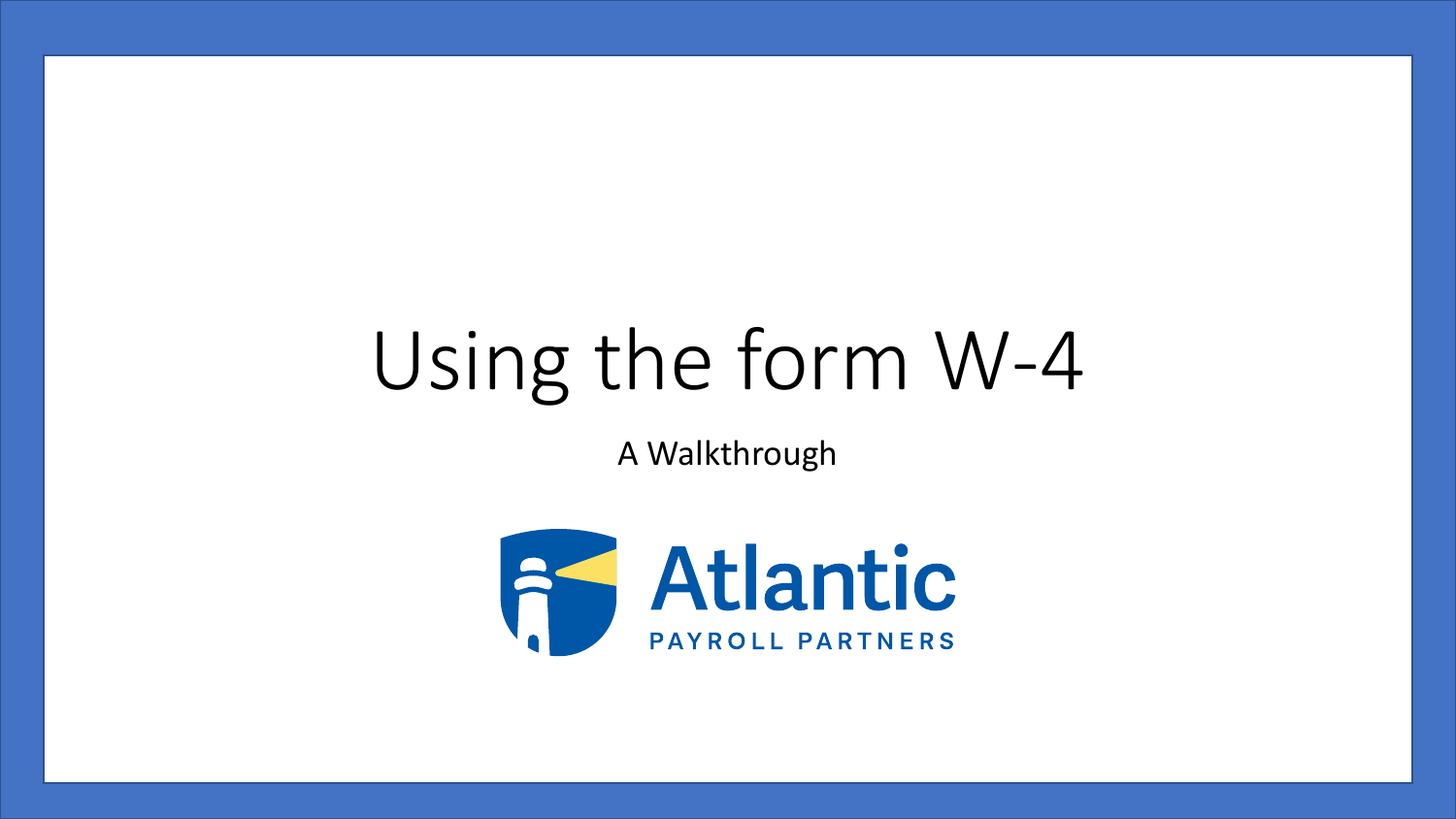The following is for demonstration purposes only and is not to be considered tax advice. If you have questions you should consult your tax professional or the IRS.

The IRS has created an online application to help you complete the form W-4. Visit <https://apps.irs.gov/app/tax-withholding-estimator/about-you> for more information.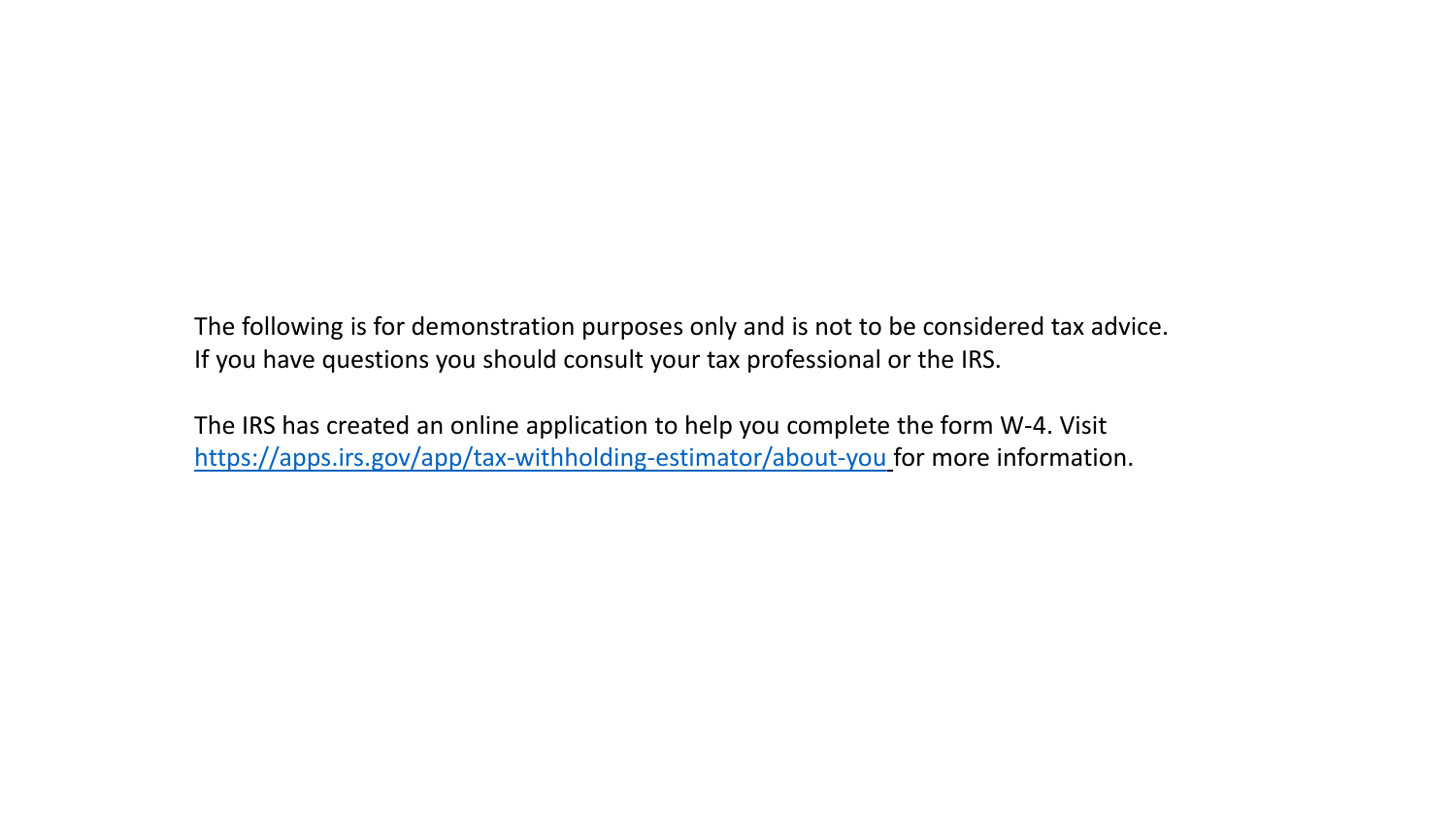# On the old form your dependents looked like

this…

|   | Personal Allowances Worksheet (Keep for your records.)                                                                                                                                                                                                   |   |    |
|---|----------------------------------------------------------------------------------------------------------------------------------------------------------------------------------------------------------------------------------------------------------|---|----|
| A | Enter "1" for yourself<br>the second contract of the second contract of the second contract of the second contract of the second contract of the second contract of the second contract of the second contract of the second contract of the second cont | А |    |
| в | Enter "1" if you will file as married filing jointly                                                                                                                                                                                                     | в |    |
| C |                                                                                                                                                                                                                                                          | с |    |
|   | . You're single, or married filing separately, and have only one job; or                                                                                                                                                                                 |   |    |
| D | Enter "1" if: { • You're married filing jointly, have only one job, and your spouse doesn't work; or                                                                                                                                                     | D |    |
|   | ↓ • Your wages from a second job or your spouse's wages (or the total of both) are \$1,500 or less.                                                                                                                                                      |   |    |
| Е | Child tax credit. See Pub. 972. Child Tax Credit, for more information.                                                                                                                                                                                  |   |    |
|   | . If your total income will be less than \$71,201 (\$103,351 if married filing jointly), enter "4" for each eligible child.                                                                                                                              |   |    |
|   | • If your total income will be from \$71,201 to \$179,050 (\$103,351 to \$345,850 if married filing jointly), enter "2" for each                                                                                                                         |   |    |
|   | eligible child.                                                                                                                                                                                                                                          |   |    |
|   | • If your total income will be from \$179,051 to \$200,000 (\$345,851 to \$400,000 if married filing jointly), enter "1" for                                                                                                                             |   |    |
|   | each eligible child.                                                                                                                                                                                                                                     |   |    |
|   | • If your total income will be higher than \$200,000 (\$400,000 if married filing jointly), enter "-0-"                                                                                                                                                  |   |    |
| F | Credit for other dependents. See Pub. 972. Child Tax Credit, for more information.                                                                                                                                                                       |   |    |
|   | • If your total income will be less than \$71,201 (\$103,351 if married filing jointly), enter "1" for each eligible dependent.                                                                                                                          |   |    |
|   | • If your total income will be from \$71,201 to \$179,050 (\$103,351 to \$345,850 if married filing jointly), enter "1" for every                                                                                                                        |   |    |
|   | two dependents (for example, "-0-" for one dependent, "1" if you have two or three dependents, and "2" if you have                                                                                                                                       |   |    |
|   | four dependents).                                                                                                                                                                                                                                        |   |    |
|   | • If your total income will be higher than \$179,050 (\$345,850 if married filing jointly), enter "-0-"                                                                                                                                                  |   |    |
| G | Other credits. If you have other credits, see Worksheet 1-6 of Pub. 505 and enter the amount from that worksheet                                                                                                                                         |   |    |
|   | here. If you use Worksheet 1-6, enter "-0-" on lines E and F                                                                                                                                                                                             |   |    |
| н | Add lines A through G and enter the total here end and all the contract of the total here end and are contract of the contract of the contract of the contract of the contract of the contract of the contract of the contract                           | н | 16 |
|   | . If you plan to itemize or claim adjustments to income and want to reduce your withholding, or if you                                                                                                                                                   |   |    |
|   | have a large amount of nonwage income not subject to withholding and want to increase your withholding.<br>For accuracy,<br>see the Deductions, Adjustments, and Additional Income Worksheet below.                                                      |   |    |
|   | complete all<br>. If you have more than one job at a time or are married filing jointly and you and your spouse both                                                                                                                                     |   |    |
|   | worksheets<br>work, and the combined earnings from all jobs exceed \$53,000 (\$24,450 if married filing jointly), see the                                                                                                                                |   |    |
|   | Two-Earners/Multiple Jobs Worksheet on page 4 to avoid having too little tax withheid.<br>that apply.                                                                                                                                                    |   |    |
|   | . If neither of the above situations applies, stop here and enter the number from line H on line 5 of Form<br>W-4 above.                                                                                                                                 |   |    |
|   |                                                                                                                                                                                                                                                          |   |    |

Total number of allowances you're claiming (from the applicable worksheet on the following pages) 5

16

5

The **IRS** has cleaned this up a bit.

The allowance sheet is **different** and so is the worksheet for your spouse's job or your other job.

We're going to look at the **differences** and see how they impact you in the **real world**.

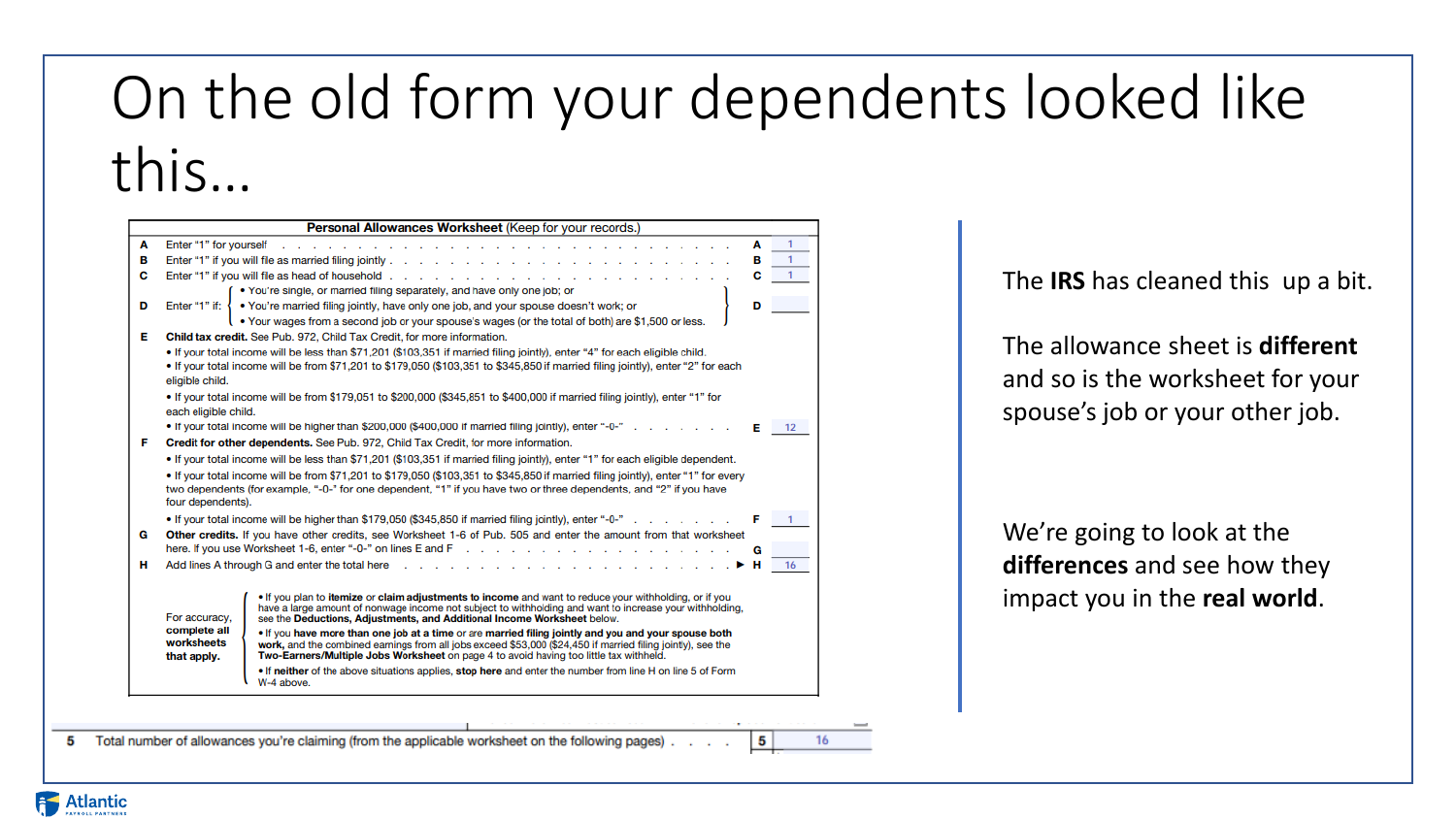### Filling out the NEW form W-4 is easy!

| Step 3:                        | If your income will be \$200,000 or less (\$400,000 or less if married filing jointly):                                                                                                                                                                                                                                                                                                                            |             |         |
|--------------------------------|--------------------------------------------------------------------------------------------------------------------------------------------------------------------------------------------------------------------------------------------------------------------------------------------------------------------------------------------------------------------------------------------------------------------|-------------|---------|
| Claim<br><b>Dependents</b>     | Multiply the number of qualifying children under age 17 by \$2,000 ▶ \$ \$6,000                                                                                                                                                                                                                                                                                                                                    |             |         |
|                                | Multiply the number of other dependents by $\frac{$500}{ }$ $\blacktriangleright$ \$ 5500                                                                                                                                                                                                                                                                                                                          |             |         |
|                                | Add the amounts above and enter the total here                                                                                                                                                                                                                                                                                                                                                                     | з           | \$6,500 |
| Step 4<br>(optional):<br>Other | (a) Other income (not from jobs). If you want tax withheld for other income you expect<br>this year that won't have withholding, enter the amount of other income here. This may<br>include interest, dividends, and retirement income                                                                                                                                                                             | $ 4(a) $ \$ |         |
| <b>Adjustments</b>             | <b>Deductions.</b> If you expect to claim deductions other than the standard deduction<br>(b)<br>and want to reduce your withholding, use the Deductions Worksheet on page 3 and<br>enter the result here end and a security of the second contract to the second contract to the second contract of the second contract of the second contract of the second contract of the second contract of the second contra | $ 4(b) \$   |         |
|                                | (c) Extra withholding. Enter any additional tax you want withheld each pay period                                                                                                                                                                                                                                                                                                                                  | $4(c)$ \$   |         |
| Step 5:                        | Under penalties of perjury, I declare that this certificate, to the best of my knowledge and belief, is true, correct, and complete.                                                                                                                                                                                                                                                                               |             |         |
|                                |                                                                                                                                                                                                                                                                                                                                                                                                                    |             |         |

| Sign<br><b>Here</b> | Employee's signature (This form is not valid unless you sign it.) |               | <b>Date</b>                    |
|---------------------|-------------------------------------------------------------------|---------------|--------------------------------|
| <b>Employers</b>    | Employer's name and address                                       | First date of | <b>Employer identification</b> |
| Only                |                                                                   | employment    | number (EIN)                   |

There are **no more** allowances. When you want credit for your dependents you must do the highlighted math.

If you have **3 kids under 17** you need to multiple the number of kids by **\$2,000.** The total of \$6,000

If you have other dependents, multiple the number of dependents by \$500. Pretend you have 1. The answer would be \$500.

**Then add \$6,000 + \$500 for \$6,500 and put on line 3.**

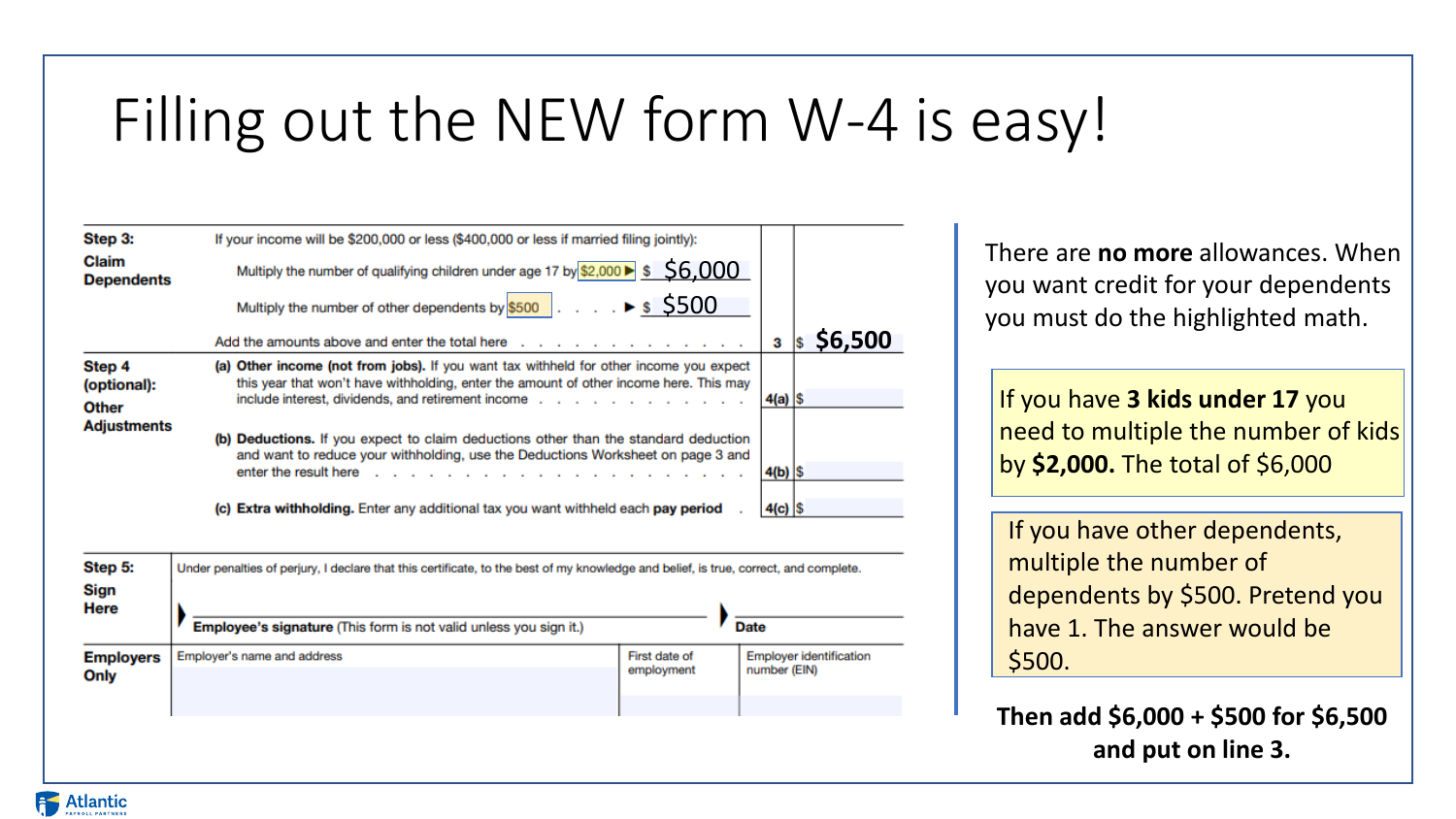### Filling out the NEW form W-4 is easy!

First date of

employment

**Employer identification** 

number (EIN)

| Step 3:                           | If your income will be \$200,000 or less (\$400,000 or less if married filing jointly):                                                                                                                                                                                                             |                   |                     |
|-----------------------------------|-----------------------------------------------------------------------------------------------------------------------------------------------------------------------------------------------------------------------------------------------------------------------------------------------------|-------------------|---------------------|
| <b>Claim</b><br><b>Dependents</b> | Multiply the number of qualifying children under age 17 by \$2,000 $\blacktriangleright$ \$ 0                                                                                                                                                                                                       |                   |                     |
|                                   | Multiply the number of other dependents by \$500 $\vert \cdot \cdot \cdot \cdot \cdot \cdot$ \$ 5500                                                                                                                                                                                                |                   |                     |
|                                   | Add the amounts above and enter the total here                                                                                                                                                                                                                                                      | з                 | <b>\$500</b><br>I\$ |
| Step 4<br>(optional):             | <b>Other income (not from jobs).</b> If you want tax withheld for other income you expect<br>(a)<br>this year that won't have withholding, enter the amount of other income here. This may                                                                                                          |                   |                     |
| Other                             | include interest, dividends, and retirement income $\ldots$ , $\ldots$ , $\ldots$<br><b>Service</b>                                                                                                                                                                                                 | $ 4(a) $ \$       |                     |
| <b>Adjustments</b>                | (b) Deductions. If you expect to claim deductions other than the standard deduction<br>and want to reduce your withholding, use the Deductions Worksheet on page 3 and<br>enter the result here $\qquad \ldots \qquad \ldots \qquad \ldots \qquad \ldots \qquad \ldots \qquad \ldots \qquad \ldots$ | $4(b)$ \$         |                     |
|                                   | (c) Extra withholding. Enter any additional tax you want withheld each pay period                                                                                                                                                                                                                   | $4(c)$ $\sqrt{5}$ |                     |
| Step 5:<br>Sign                   | Under penalties of perjury, I declare that this certificate, to the best of my knowledge and belief, is true, correct, and complete.                                                                                                                                                                |                   |                     |
| Here                              | Employee's signature (This form is not valid unless you sign it.)<br><b>Date</b>                                                                                                                                                                                                                    |                   |                     |
|                                   |                                                                                                                                                                                                                                                                                                     |                   |                     |

What if you have **no** children? Place a zero on that line and move to the next line.

If you have other dependents, multiple the number of dependents by \$500. Lets pretend you have 1. The answer would be \$500.

#### **Put \$500 and on line 3.**



**Employers** 

Only

Employer's name and address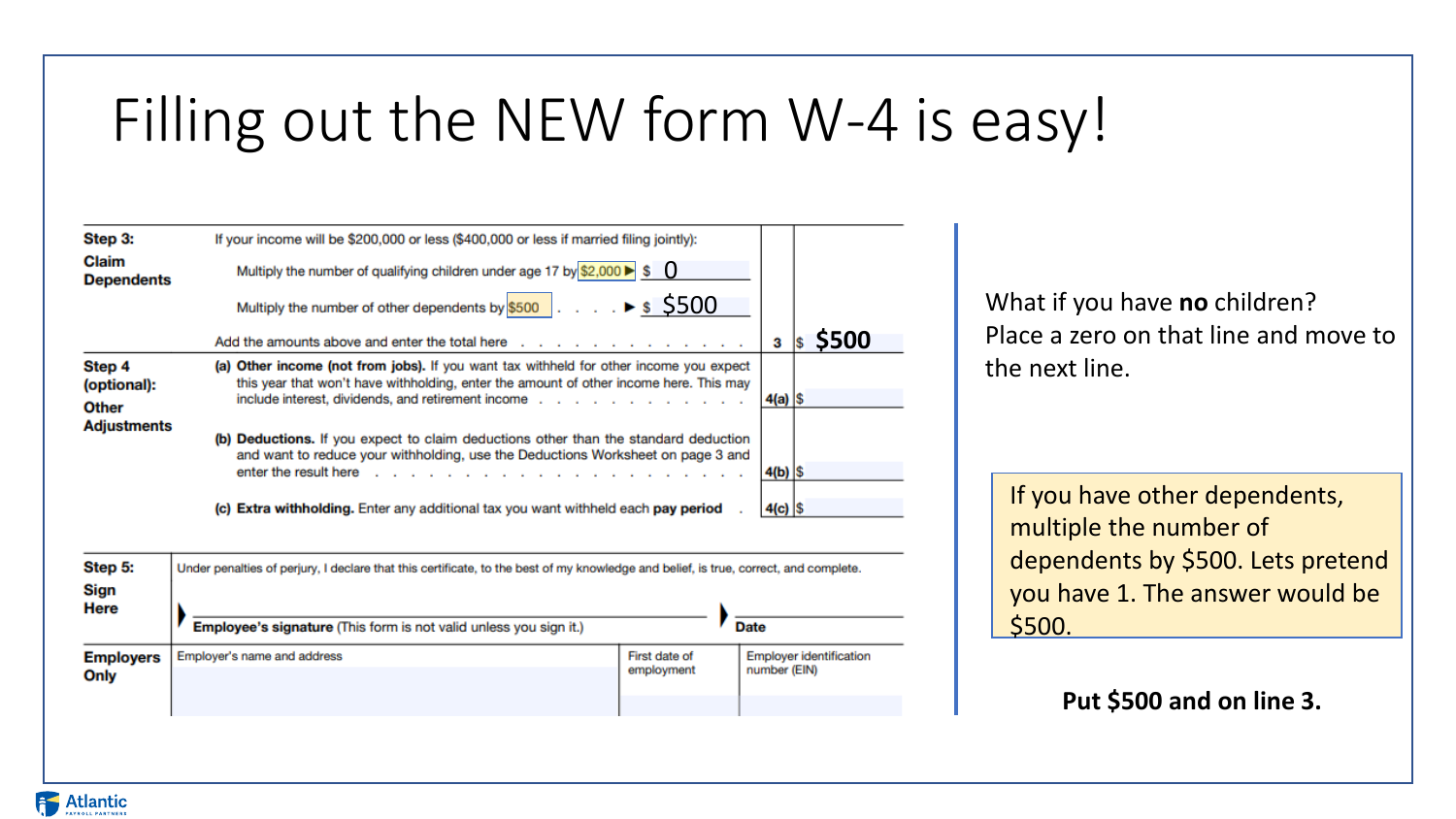## Married and you both work?

This step is optional but it's a step you should complete it, if you want to avoid owing money to the government at the end of the year.

Form W-4 (2020)

| <b>Married Filing Jointly or Qualifying Widow(er)</b> |        |                |                       |                    |                    |                                               |                    |                    |                    |                    |                    |                      |                         |
|-------------------------------------------------------|--------|----------------|-----------------------|--------------------|--------------------|-----------------------------------------------|--------------------|--------------------|--------------------|--------------------|--------------------|----------------------|-------------------------|
| <b>Higher Paying Job</b>                              |        |                |                       |                    |                    | Lower Paying Job Annual Taxable Wage & Salary |                    |                    |                    |                    |                    |                      |                         |
| <b>Annual Taxable</b><br><b>Wage &amp; Salary</b>     |        | \$0 -<br>9,999 | $$10,000 -$<br>19,999 | \$20,000<br>29,999 | \$30,000<br>39,999 | \$40,000<br>49,999                            | \$50,000<br>59,999 | \$60,000<br>69,999 | \$70,000<br>79,999 | \$80,000<br>89,999 | \$90,000<br>99,999 | \$100,000<br>109,999 | $$110,000 -$<br>120,000 |
| $$0 -$                                                | 9,999  | \$0            | \$220                 | \$850              | \$900              | \$1,020                                       | \$1,020            | \$1,020            | \$1,020            | \$1,020            | \$1,210            | \$1,870              | \$1,870                 |
| $$10,000 -$                                           | 19,999 | 220            | 1,220                 | .900               | 2,100              | 2,220                                         | 2,220              | 2,220              | 2.220              | 2,410              | 3,410              | 4.070                | 4.070                   |
| \$20,000                                              | 29,999 | 850            | 1,900                 | 2,730              | 2,930              | 3,050                                         | 3,050              | 3,050              | 3,240              | 4.240              | 5,240              | 5,900                | 5,900                   |
| $$30,000 -$                                           | 39,999 | 900            | 2,100                 | 2,930              | 3,130              | 3,250                                         | 3,250              | 3,440              | 4,440              | 5.440              | 6,440              | 7,100                | 7,100                   |
| $$40,000 -$                                           | 49,999 | 1,020          | 2,220                 | 3,050              | 3,250              | 3,370                                         | 3,570              | 4,570              | 5,570              | 6,570              | 7.570              | 8.220                | 8,220                   |
| $$50,000 -$                                           | 59,999 | 1,020          | 2,220                 | 3,050              | 3,250              | 3,570                                         | 4,570              | 5,570              | 6,570              | 7,570              | 8,570              | 9,220                | 9,220                   |
| $$60,000 -$                                           | 69,999 | 1.020          | 2,220                 | 3,050              | 3,440              | 4,570                                         | 5,570              | 6,570              | 7.570              | 8,570              | 9,570              | 10,220               | 10,220                  |
| $$70,000 -$                                           | 79.999 | 1.020          | 2,220                 | 3,240              | 4,440              | 5,570                                         | 6,570              | 7,570              | 8.570              | 9,570              | 10,570             | 11,220               | 11,240                  |
| \$80,000 -                                            | 99,999 | 1.060          | 3,260                 | 5,090              | 6,290              | 7,420                                         | 8,420              | 9,420              | 10,420             | 11,420             | 12,420             | 13,260               | 13,460                  |
| \$100,000 - 149,999                                   |        | 1,870          | 4,070                 | 5,900              | 7,100              | 8,220                                         | 9,320              | 10,520             | 11,720             | 12,920             | 14,120             | 14,980               | 15,180                  |
| \$150,000 - 239,999                                   |        | 2,040          | 4,440                 | 6,470              | 7,870              | 9,190                                         | 10,390             | 11,590             | 12,790             | 13,990             | 15,190             | 16,050               | 16,250                  |
| \$240,000 - 259,999                                   |        | 2,040          | 4,440                 | 6,470              | 7,870              | 9,190                                         | 10,390             | 11,590             | 12,790             | 13,990             | 15,520             | 17,170               | 18,170                  |
| \$260,000 - 279,999                                   |        | 2,040          | 4,440                 | 6,470              | 7,870              | 9,190                                         | 10,390             | 11,590             | 13,120             | 15,120             | 17,120             | 18,770               | 19,770                  |
| \$280,000 - 299,999                                   |        | 2,040          | 4,440                 | 6,470              | 7,870              | 9.190                                         | 10,720             | 12,720             | 14,720             | 16,720             | 18,720             | 20,370               | 21,370                  |
| \$300,000 - 319,999                                   |        | 2,040          | 4,440                 | 6,470              | 8,200              | 10,320                                        | 12,320             | 14,320             | 16,320             | 18,320             | 20,320             | 21,970               | 22,970                  |
| \$320,000 - 364,999                                   |        | 2,720          | 5,920                 | 8,750              | 10,950             | 13,070                                        | 15,070             | 17,070             | 19,070             | 21,290             | 23,590             | 25,540               | 26,840                  |
| \$365,000 - 524,999                                   |        | 2,970          | 6,470                 | 9,600              | 12,100             | 14,530                                        | 16,830             | 19,130             | 21,430             | 23,730             | 26,030             | 27,980               | 29,280                  |
| \$525,000 and over                                    |        | 3,140          | 6,840                 | 10,170             | 12,870             | 15,500                                        | 18,000             | 20,500             | 23,000             | 25,500             | 28,000             | 30,150               | 31,650                  |

| Step 4<br>(optional): | (a) Other income (not from jobs). If you want tax withheld for other income you expect<br>this year that won't have withholding, enter the amount of other income here. This may                                                                        |            |  |
|-----------------------|---------------------------------------------------------------------------------------------------------------------------------------------------------------------------------------------------------------------------------------------------------|------------|--|
| Other                 | include interest, dividends, and retirement income                                                                                                                                                                                                      | $4(a)$ $ $ |  |
| <b>Adjustments</b>    | (b) Deductions. If you expect to claim deductions other than the standard deduction<br>and want to reduce your withholding, use the Deductions Worksheet on page 3 and                                                                                  |            |  |
|                       | the contract of the contract of the contract of the contract of the contract of the contract of the contract of the contract of the contract of the contract of the contract of the contract of the contract of the contract o<br>enter the result here | $4(b)$  \$ |  |
|                       | (c) Extra withholding. Enter any additional tax you want withheld each pay period                                                                                                                                                                       | $4(c)$  9  |  |

| <b>Row (highest salary) then column</b> |
|-----------------------------------------|
| (lower salary)                          |
| Fyample: You earn \$28,900/year         |

Example: You earn \$28,900/year Your spouse earns \$22,000/year

They intersect at **\$2,730**

Page 4

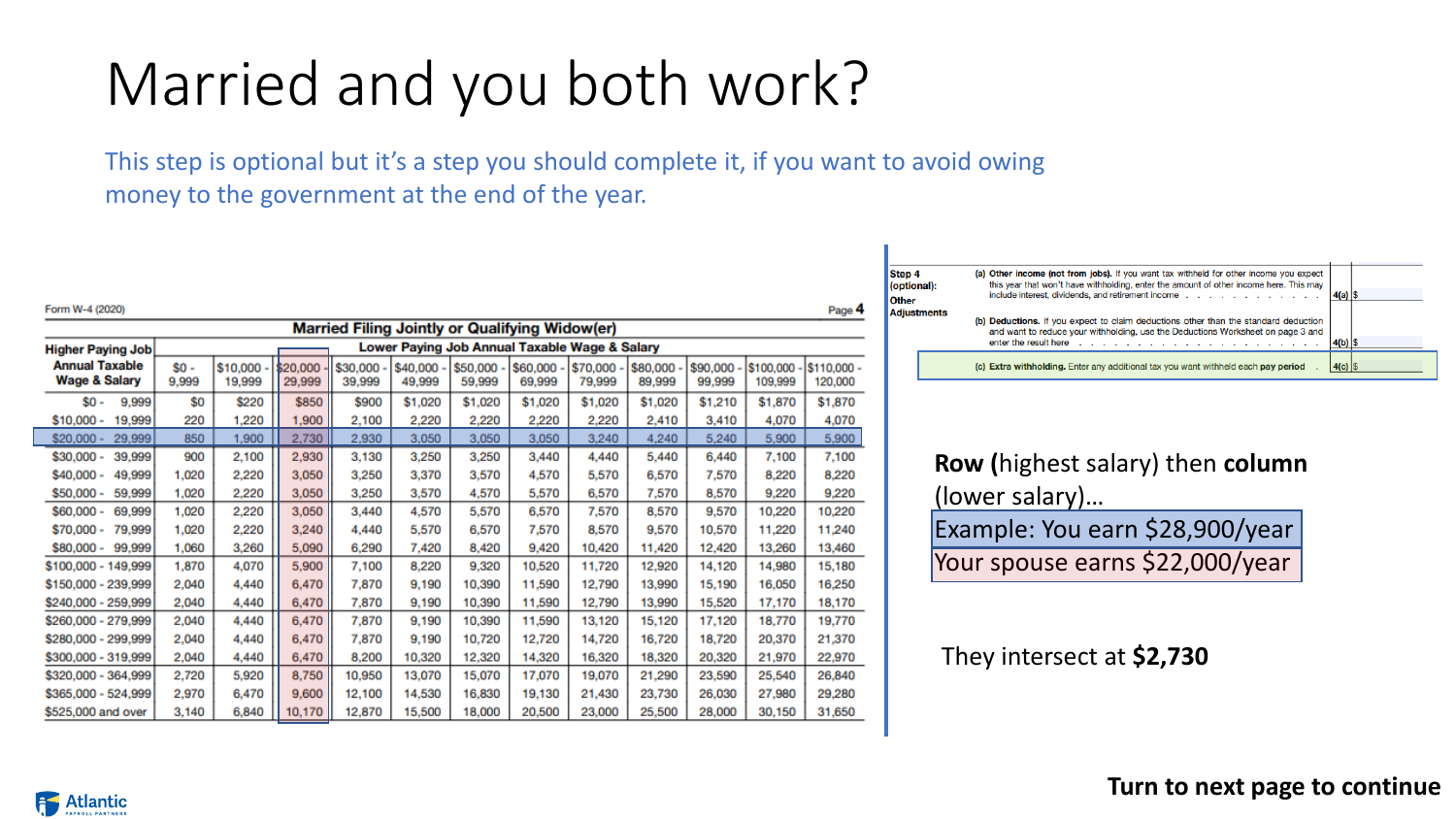## Married and you both work?

This step is optional but it's a step you should complete it, if you want to avoid owing money to the government at the end of the year.

|                | Step 2(b) - Multiple Jobs Worksheet (Keep for your records.)                                                                                                                                                                                                                                                                                                                                                                                                                                                                                                  |        |  |  |  |  |  |  |  |  |
|----------------|---------------------------------------------------------------------------------------------------------------------------------------------------------------------------------------------------------------------------------------------------------------------------------------------------------------------------------------------------------------------------------------------------------------------------------------------------------------------------------------------------------------------------------------------------------------|--------|--|--|--|--|--|--|--|--|
|                | If you choose the option in Step 2(b) on Form W-4, complete this worksheet (which calculates the total extra tax for all jobs) on only ONE<br>Form W-4. Withholding will be most accurate if you complete the worksheet and enter the result on the Form W-4 for the highest paying job.                                                                                                                                                                                                                                                                      |        |  |  |  |  |  |  |  |  |
|                | Note: If more than one job has annual wages of more than \$120,000 or there are more than three jobs, see Pub. 505 for additional<br>tables; or, you can use the online withholding estimator at www.irs.gov/W4App.                                                                                                                                                                                                                                                                                                                                           |        |  |  |  |  |  |  |  |  |
| 1.             | Two jobs. If you have two jobs or you're married filing jointly and you and your spouse each have one<br>job, find the amount from the appropriate table on page 4. Using the "Higher Paying Job" row and the<br>"Lower Paying Job" column, find the value at the intersection of the two household salaries and enter<br>\$52730<br>that value on line 1. Then, skip to line $3 \ldots \ldots \ldots \ldots \ldots \ldots \ldots \ldots \ldots \ldots$                                                                                                       |        |  |  |  |  |  |  |  |  |
| $\overline{2}$ | Three jobs. If you and/or your spouse have three jobs at the same time, complete lines 2a, 2b, and<br>2c below. Otherwise, skip to line 3.                                                                                                                                                                                                                                                                                                                                                                                                                    | S      |  |  |  |  |  |  |  |  |
|                | Find the amount from the appropriate table on page 4 using the annual wages from the highest<br>paying job in the "Higher Paying Job" row and the annual wages for your next highest paying job<br>in the "Lower Paying Job" column. Find the value at the intersection of the two household salaries<br>and enter that value on line 2a $\ldots$ $\ldots$ $\ldots$ $\ldots$ $\ldots$ $\ldots$ $\ldots$ $\ldots$ $\ldots$ $\ldots$ $\ldots$<br>2a <sub>s</sub>                                                                                                | J<br>Þ |  |  |  |  |  |  |  |  |
|                | <b>b</b> Add the annual wages of the two highest paying jobs from line 2a together and use the total as the<br>wages in the "Higher Paying Job" row and use the annual wages for your third job in the "Lower<br>Paying Job" column to find the amount from the appropriate table on page 4 and enter this amount<br>on line 2b in the state of the state of the state of the state of the state of the state of the state of the state of the state of the state of the state of the state of the state of the state of the state of the state of<br>$2b$ \$ |        |  |  |  |  |  |  |  |  |
|                | c Add the amounts from lines 2a and 2b and enter the result on line 2c<br>2cS                                                                                                                                                                                                                                                                                                                                                                                                                                                                                 |        |  |  |  |  |  |  |  |  |
| з              | Enter the number of pay periods per year for the highest paying job. For example, if that job pays<br>26<br>weekly, enter 52; if it pays every other week, enter 26; if it pays monthly, enter 12, etc.<br>з                                                                                                                                                                                                                                                                                                                                                  |        |  |  |  |  |  |  |  |  |
| 4              | Divide the annual amount on line 1 or line 2c by the number of pay periods on line 3. Enter this<br>amount here and in Step 4(c) of Form W-4 for the highest paying job (along with any other additional<br>S105                                                                                                                                                                                                                                                                                                                                              |        |  |  |  |  |  |  |  |  |

**Atlantic** 

Remember the two jobs intersect at **\$2,730.**

#### \$2,730 goes on line 1.

*Skip to number 3 (complete #2 if you have 3 jobs between you and your spouse). Do the following math for the highest paying job. For most people it will be 26 pay periods.*

Divide \$2,730/26 = **\$105** Place the answer, \$105 on line 4.

> **Turn to next page to for updated worksheet.**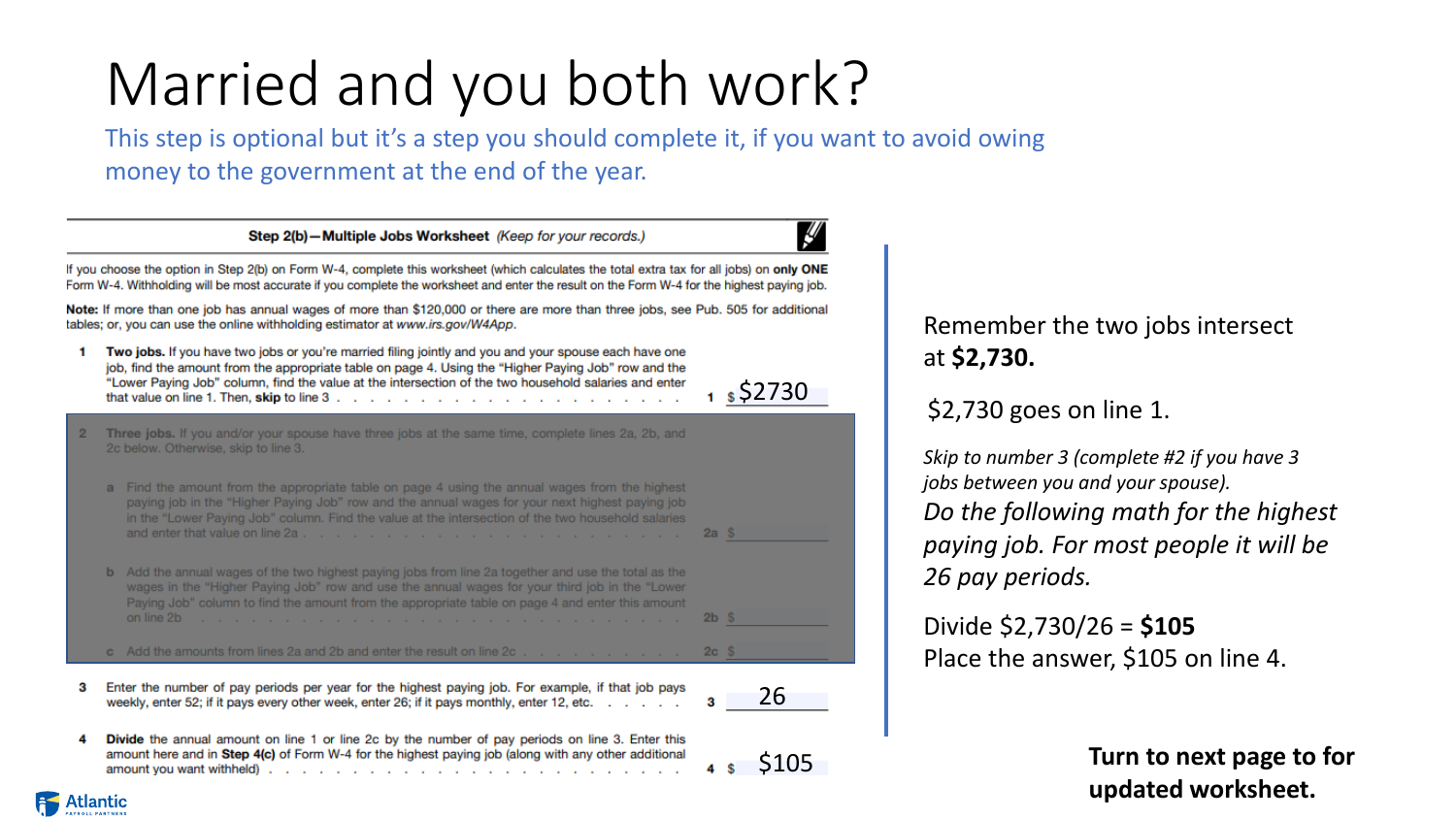### Filling out the NEW form W-4 is easy!

| Step 3:                        | If your income will be \$200,000 or less (\$400,000 or less if married filing jointly):                                                                                                                                                                                                                                                                                                                  |           |     |                        |
|--------------------------------|----------------------------------------------------------------------------------------------------------------------------------------------------------------------------------------------------------------------------------------------------------------------------------------------------------------------------------------------------------------------------------------------------------|-----------|-----|------------------------|
| Claim<br><b>Dependents</b>     | Multiply the number of qualifying children under age 17 by \$2,000 > \$ $\,$ \$ $\,$ 56,000                                                                                                                                                                                                                                                                                                              |           |     |                        |
|                                | Multiply the number of other dependents by \$500 $\vert \cdot \cdot \cdot \cdot \cdot \cdot \cdot$ \$500                                                                                                                                                                                                                                                                                                 |           |     |                        |
|                                | Add the amounts above and enter the total here $\ldots$ , $\ldots$ , $\ldots$ , $\ldots$ , $\ldots$                                                                                                                                                                                                                                                                                                      | 3         | l\$ | \$6,500                |
| Step 4<br>(optional):<br>Other | (a) Other income (not from jobs). If you want tax withheld for other income you expect<br>this year that won't have withholding, enter the amount of other income here. This may<br>include interest, dividends, and retirement income $\cdot \cdot \cdot \cdot \cdot \cdot \cdot \cdot \cdot \cdot \cdot \cdot \cdot \cdot \cdot \cdot$                                                                 | $4(a)$ \$ |     |                        |
| <b>Adjustments</b>             | (b) Deductions. If you expect to claim deductions other than the standard deduction<br>and want to reduce your withholding, use the Deductions Worksheet on page 3 and<br>enter the result here end and a contact and a contact to the contact the result here is a contact to the contact the contact the contact the contact the contact the contact the contact the contact the contact the contact t | $4(b)$ \$ |     |                        |
|                                | (c) Extra withholding. Enter any additional tax you want withheld each pay period                                                                                                                                                                                                                                                                                                                        |           |     | $ _{4(c)} _{\$}$ \$105 |

| Step 5:<br>Sign<br>Here  | Under penalties of perjury, I declare that this certificate, to the best of my knowledge and belief, is true, correct, and complete. |                             |                                                |
|--------------------------|--------------------------------------------------------------------------------------------------------------------------------------|-----------------------------|------------------------------------------------|
|                          | Employee's signature (This form is not valid unless you sign it.)                                                                    |                             | <b>Date</b>                                    |
| <b>Employers</b><br>Only | Employer's name and address                                                                                                          | First date of<br>employment | <b>Employer identification</b><br>number (EIN) |
|                          |                                                                                                                                      |                             |                                                |

**Atlantic** 

We're back on the first page with the person who had three children and one additional dependent.

You can see on line 4c that \$105 has been entered.

*This is the additional amount that will be deducted from each paycheck this will help you to avoid owing taxes.*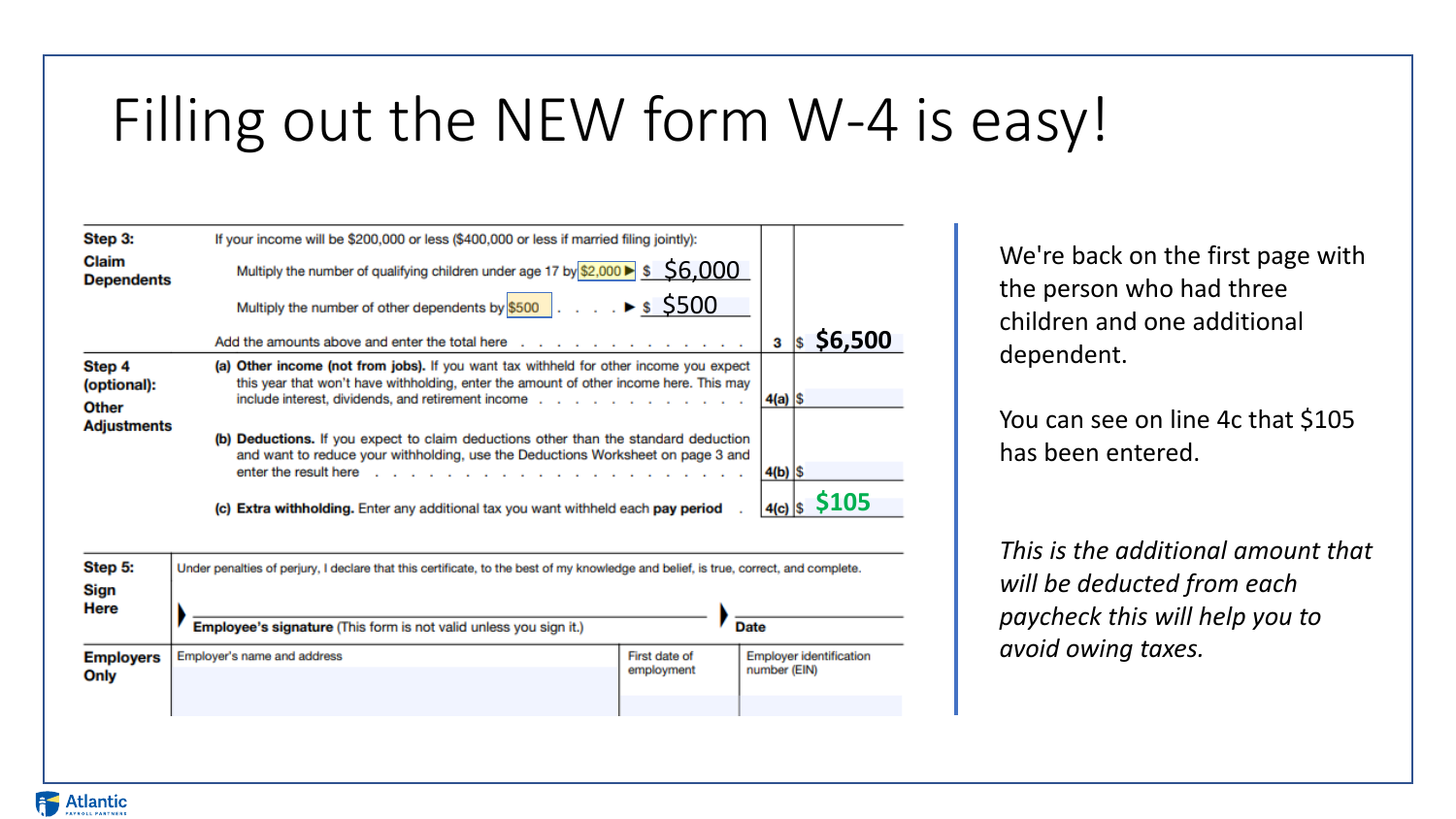You're married with 3 kids under 17 and 1 additional dependent.

We've already calculated that you would have a credit for \$6,500 accounted for when it comes to Federal taxes and an additional withholding of \$105 for your spouse.

You work at **A Pizza Place in Florida** making \$28,900/year.

Your spouse makes \$22,000.

**OLD FORM 16 Allowances** 

#### You turn your form W-4 into us. Here's what happens next…

We already know your salary of \$28,900.

We now know:

to account for the money you spouse makes and to account for your children and dependents.

| <b>Gross Pay</b>            | \$1,111.54 |
|-----------------------------|------------|
| <b>Federal Withholding</b>  | \$105      |
| <b>Social Security</b>      | \$68.92    |
| <b>Medicare</b>             | \$16.12    |
| <b>FL State</b>             | \$0.00     |
| <b>Net Pay per Paycheck</b> | \$921.50   |

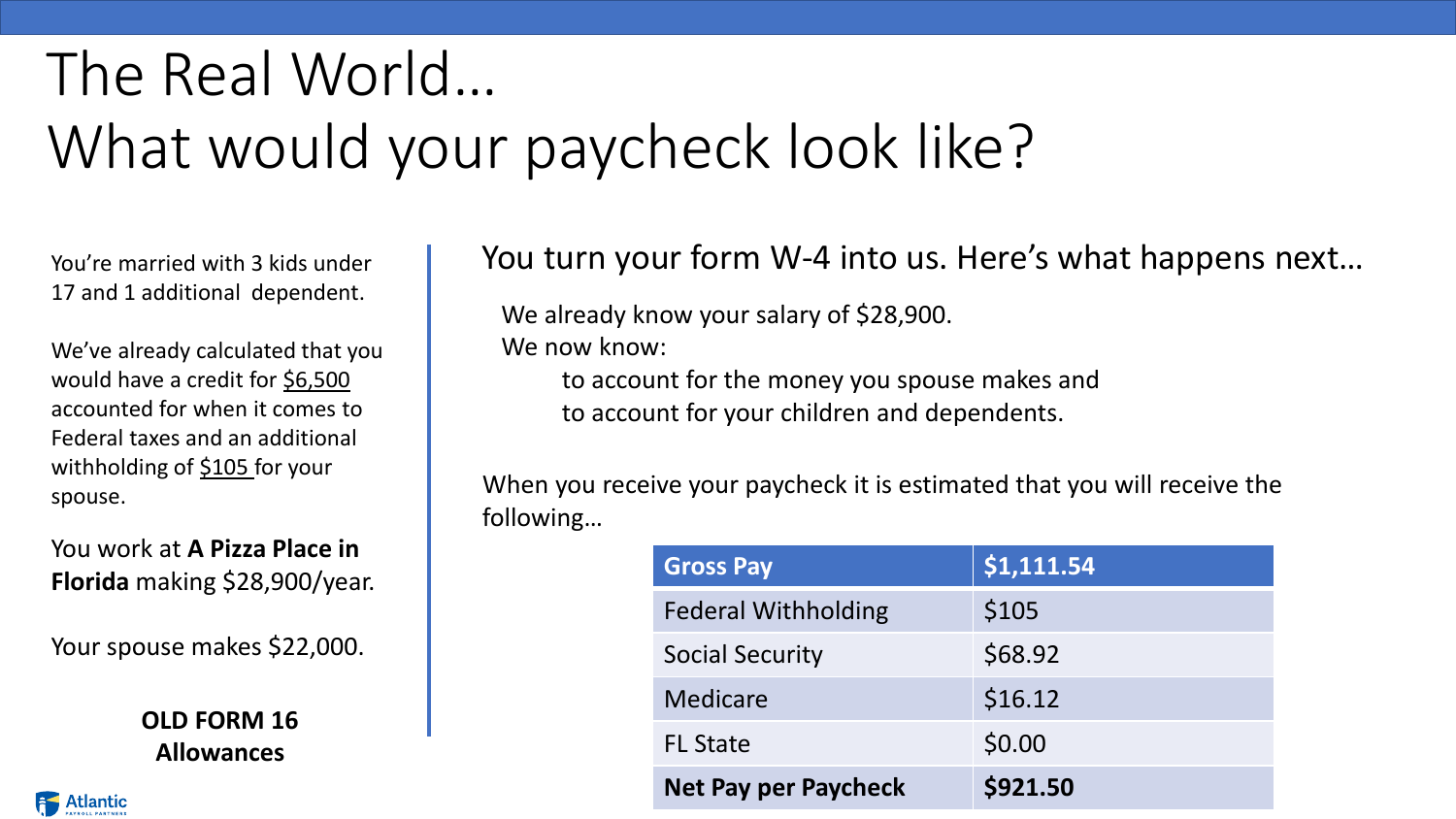You're single with 3 kids under 17 and 3 additional dependents.

The dependent calculation would now be \$**7,500** accounted for when it comes to Federal taxes.

You work at **A Landscaper Place in Florida** making \$17,596.80/year.

**Allowances** 

### You turn your form W-4 into us. Here's what happens next…

We already know your salary of \$17,596.80. We now know: to account for your children and dependents.

| rai taxes.                              | <b>Gross Pay</b>            | \$676.80 |
|-----------------------------------------|-----------------------------|----------|
| ork at A Landscaper                     | <b>Federal Withholding</b>  | \$0      |
| n Florida                               | <b>Social Security</b>      | \$41.96  |
| ; \$17,596.80/year.                     | Medicare                    | \$9.81   |
|                                         | <b>FL State</b>             | \$0.00   |
| <b>18 OLD FORM</b><br><b>Allowances</b> | <b>Net Pay per Paycheck</b> | \$625.03 |

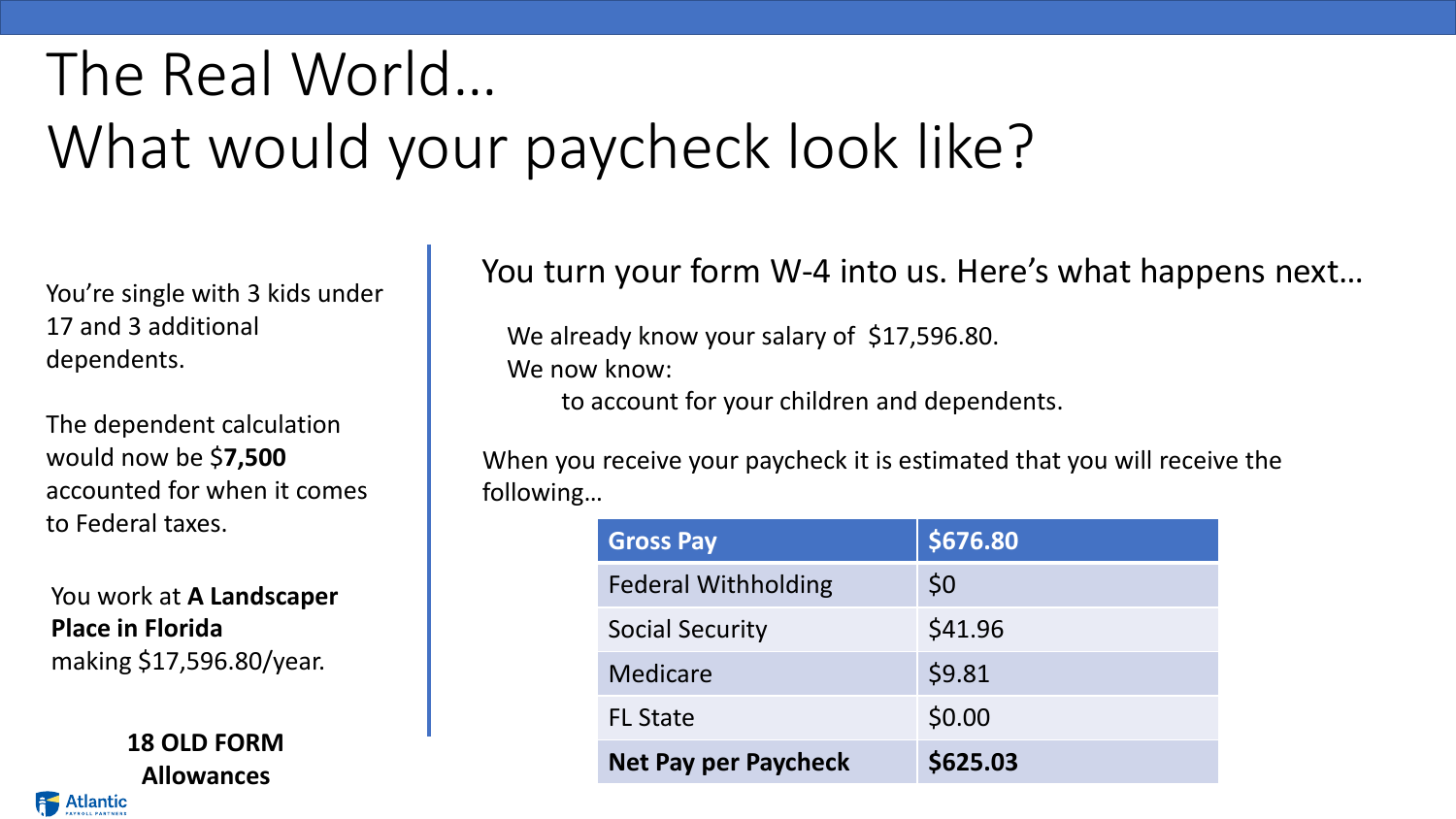You're single with 3 kids under 17 and 3 additional dependents.

The dependent calculation would now be **\$7,500**  accounted for when it comes to Federal taxes.

You worked at **A Landscaper Place in West Virginia**  making \$18,200/year.

> **18 OLD FORM Allowances**

You turn your form W-4 into us. Here's what happens next…

We already know your salary of \$18,200. We now know: to account for your children and dependents.

| <b>Gross Pay</b>            | \$700    |
|-----------------------------|----------|
| <b>Federal Withholding</b>  | \$0      |
| <b>Social Security</b>      | \$43.40  |
| Medicare                    | \$10.15  |
| <b>WV State</b>             | \$24.00  |
| <b>Net Pay per Paycheck</b> | \$622.45 |